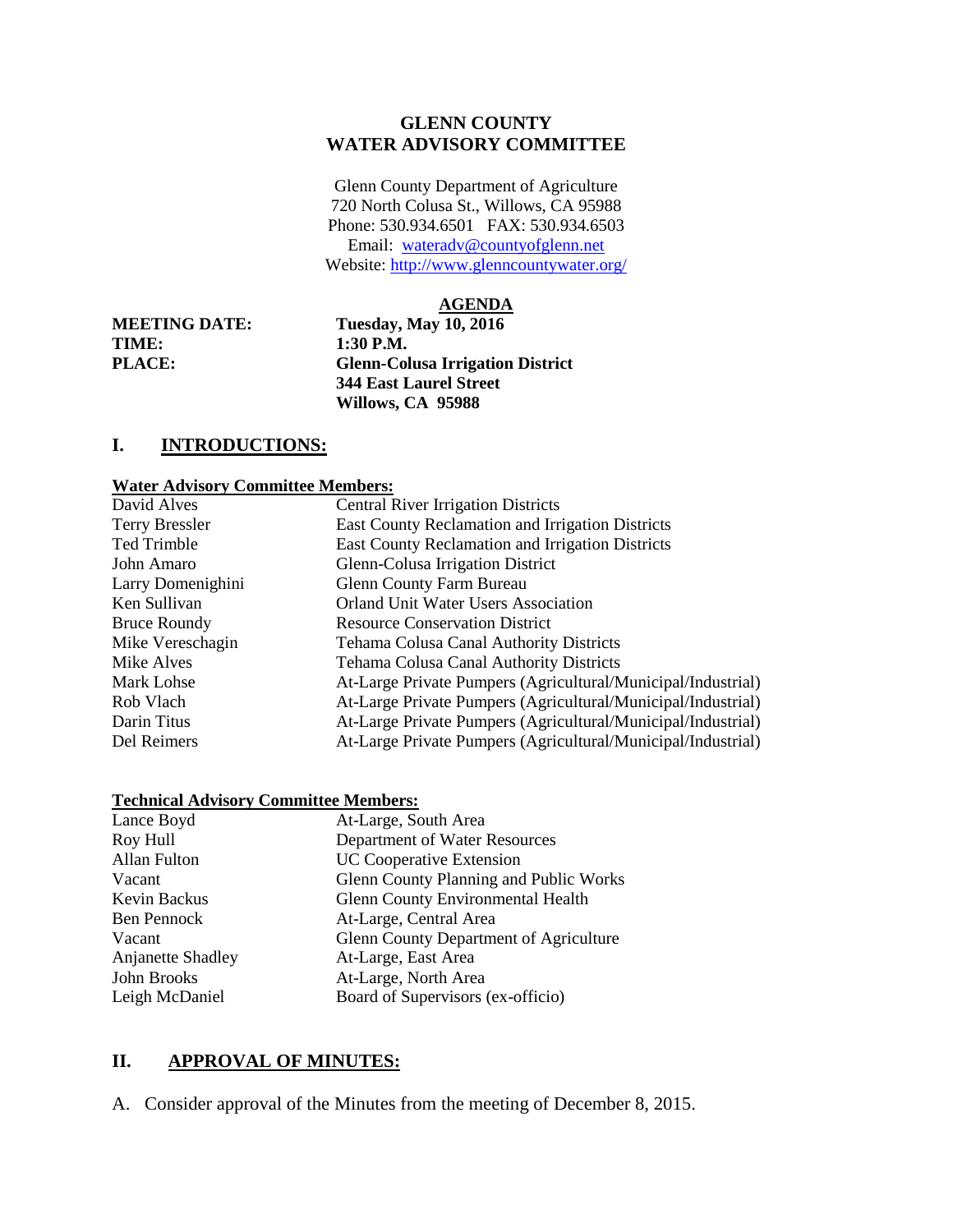## **III. AGENDA ITEMS:**

### **A. Public Comment:**

Any person wanting to address the Water Advisory Committee on any item NOT ON TODAY'S AGENDA may do so at this time. The Water Advisory Committee will not be making decisions or determinations on items brought up during Public Comment.

### **B. Discussion and/or Action Items:**

- 1. Reports
	- a) Education/Outreach Committee
	- b) Legislation Committee
	- c) TAC
- 2. DWR update
	- a) Spring Groundwater Conditions
- 3. Spring 2016 BMO Report
- 4. BMO revision process
	- a) BMO Policy Ad hoc committee report
- 5. Report on Board of Supervisor Activities
- 6. Sustainable Groundwater Management Act
	- a) DWR facilitation support services
	- b) Counties with Stressed Basins Grant application
	- c) Roundtable discussion
- 7. Other Topics of Interest

### **C. Communications:**

## **D. Member Reports:**

At this time WAC members are encouraged to discuss upcoming or ongoing activities that may be of interest to the committee.

## **IV. NEXT MEETINGS:**

The next WAC meeting will be tentatively scheduled at this meeting.